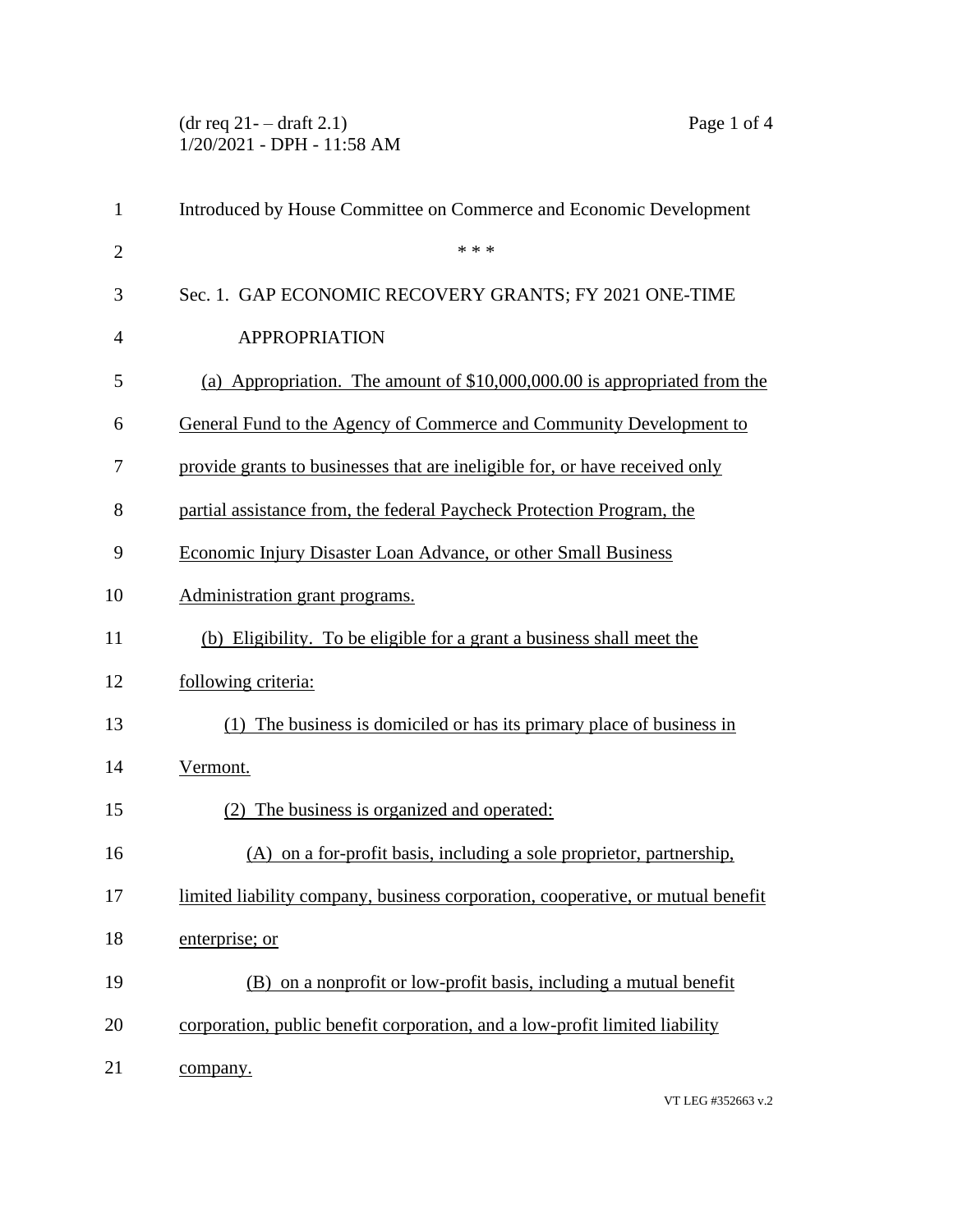| $(dr \text{ req } 21 - dr \text{aff } 2.1)$ |
|---------------------------------------------|
| $1/20/2021$ - DPH - 11:58 AM                |

| $\mathbf{1}$   | $(3)$ The business is:                                                           |
|----------------|----------------------------------------------------------------------------------|
| $\overline{2}$ | (A) open for business at the time of application; or                             |
| 3              | (B) closed for business due to the COVID-19 public health                        |
| 4              | emergency but has a good-faith plan for reopening.                               |
| 5              | (4) The business is the primary source of income for the applicant or the        |
| 6              | owners of the business.                                                          |
| 7              | (5) The business has suffered economic loss or incurred additional               |
| 8              | expense due to the COVID-19 public health emergency and economic crisis.         |
| 9              | $(6)$ The business:                                                              |
| 10             | (A) is ineligible to apply for federal assistance through the Paycheck           |
| 11             | Protection Program, Economic Injury Disaster Loan Advance, or other Small        |
| 12             | Business Administration grant program; or                                        |
| 13             | (B) applied for federal assistance through the Paycheck Protection               |
| 14             | Program, Economic Injury Disaster Loan Advance, or other Small Business          |
| 15             | Administration grant program and                                                 |
| 16             | was determined to be ineligible for assistance; or<br>(i)                        |
| 17             | (ii) received only partial assistance.                                           |
| 18             | (c) Grants; administration.                                                      |
| 19             | (1) The Agency shall award grants on a first-come, first-served basis,           |
| 20             | except that for the first 30 days of the program, the Agency shall give priority |
| 21             | to eligible businesses that:                                                     |

VT LEG #352663 v.2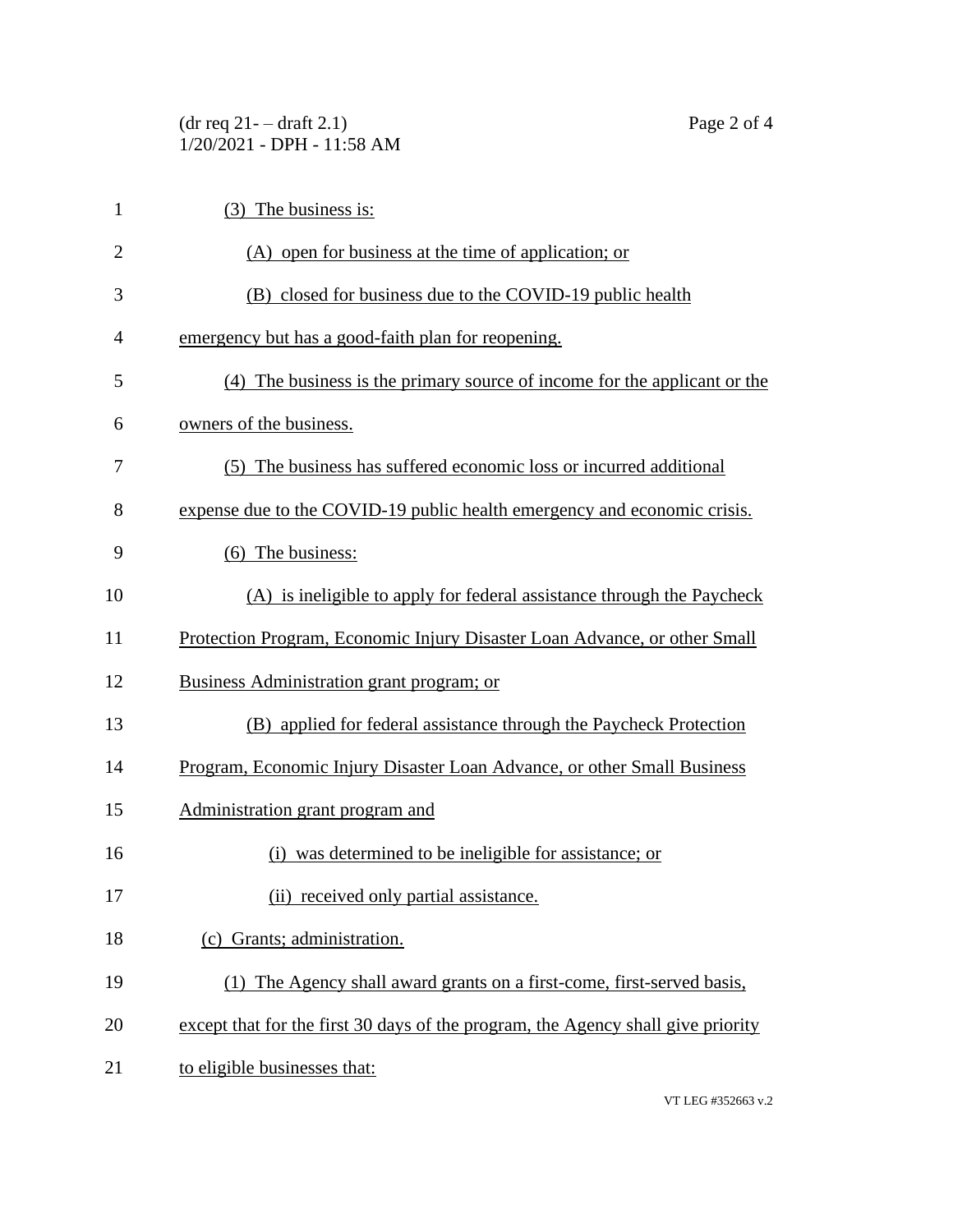## $(\text{dr } \text{req } 21 - \text{draff } 2.1)$  Page 3 of 4 1/20/2021 - DPH - 11:58 AM

| $\mathbf{1}$   | (A) began operation after February 15, 2020; and                              |
|----------------|-------------------------------------------------------------------------------|
| $\overline{2}$ | (B) have not received any economic assistance from State or federal           |
| 3              | sources.                                                                      |
| 4              | (2) The amount of a grant shall not exceed the greater of:                    |
| 5              | (A) three times the business's average fixed monthly expenses in              |
| 6              | 2020 for commercial mortgage or rent, electricity, heat, and hot water; or    |
| 7              | $(B)$ \$75,000.00.                                                            |
| 8              | (d) Guidelines. Not later than ten days after the effective date of this act, |
| 9              | the Agency of Commerce and Community Development shall publish                |
| 10             | guidelines governing the implementation of the program, which at minimum      |
| 11             | shall:                                                                        |
| 12             | establish application and award procedures;                                   |
| 13             | (2) establish standards to determine whether a business has its primary       |
| 14             | place of business in Vermont;                                                 |
| 15             | (3) establish standards for eligible uses of grant funds;                     |
| 16             | (4) establish standards governing the amount of grant awards:                 |
| 17             | (A) to ensure the equitable distribution of funds among regions and           |
| 18             | among business types, sizes, and sectors; and                                 |
| 19             | (B) to ensure that grants are based on need and will have a                   |
| 20             | meaningful impact on the business's continued viability;                      |